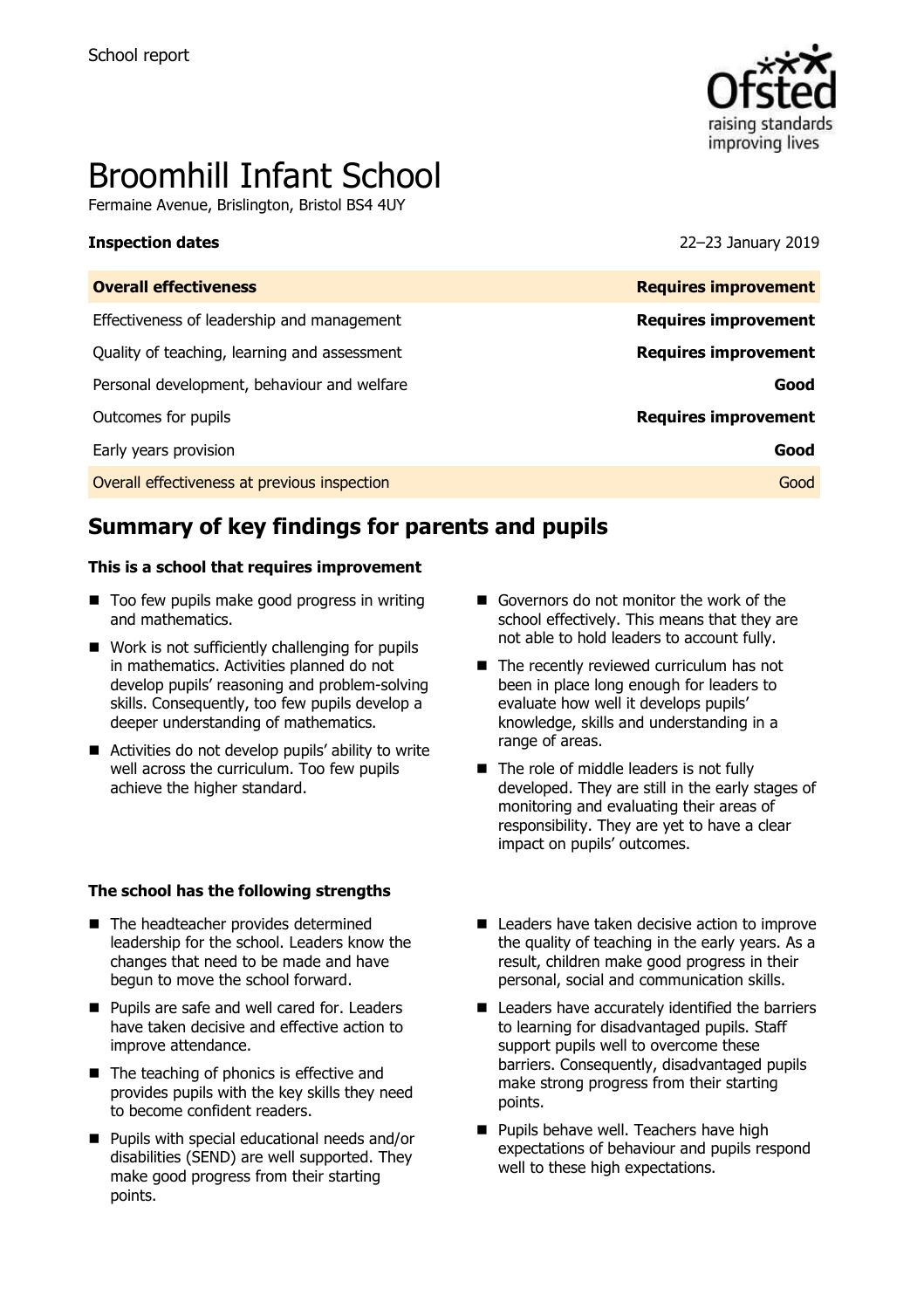

# **Full report**

### **What does the school need to do to improve further?**

- Improve the quality of teaching and learning in mathematics and writing so all pupils make good progress by:
	- improving pupils' reasoning and problem-solving skills in mathematics
	- supporting pupils to articulate their thinking in mathematics clearly
	- ensuring that activities planned develop pupils' writing in a range of different subjects.
- Improve the quality of leadership and management by:
	- ensuring that governors have the knowledge they need to be able to monitor the work of the school effectively
	- improving the impact of middle leaders and therefore pupils' outcomes
	- evaluating the effectiveness of the curriculum to ensure that it meets the needs of all pupils.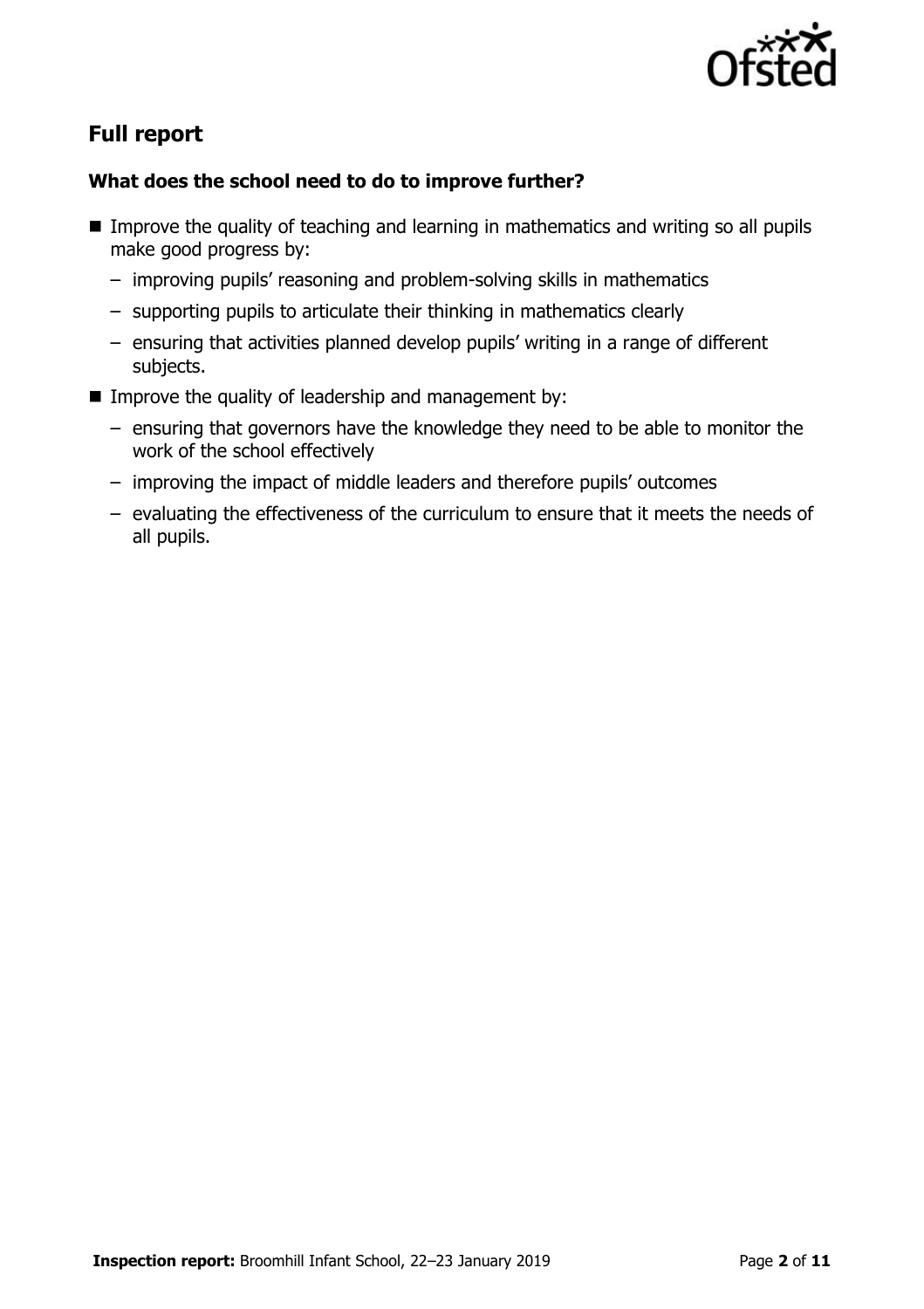

# **Inspection judgements**

### **Effectiveness of leadership and management Requires improvement**

- **Pupils' attainment and progress have been below national averages for several years,** which leaders have recognised and worked hard to address. While they have had success in some areas, their actions have not secured rapid enough improvements in writing and mathematics. As a result, not enough pupils make good progress from their starting points.
- The headteacher provides determined leadership for the whole school community. She has a clear vision for the school and has accurately identified the areas in which the school needs to improve. For example, the strong focus on improving the teaching of reading and phonics is providing pupils with the skills they need to become confident readers.
- Leaders' monitoring of teaching does not typically identify the specific actions that teachers need to take to improve their practice. However, leaders have tackled the least effective teaching successfully.
- Leaders have reviewed the curriculum this year to ensure that it provides pupils with a wide range of activities. This has not been in place for long enough to have a clear impact on what pupils know, can do and understand. This means that leaders are not yet able to evaluate its effectiveness fully.
- $\blacksquare$  Middle leaders have identified areas of strength and weakness in their areas of responsibility. They are taking action to improve teaching in these areas. These changes are too new, however, to have had a clear impact on pupils' achievement.
- The curriculum in mathematics does not promote pupils' development in mathematical vocabulary and conceptual understanding well enough. This results in too few middleand higher-ability pupils being able to explain their mathematical thinking at the appropriate standard. This limits their achievement.
- Leaders promote pupils' spiritual, moral, social and cultural development well through their work. The strong emphasis on the school's values is also successful in developing pupils' understanding of their rights and those of others.
- Leaders use the pupil premium effectively to improve the outcomes for disadvantaged pupils. Barriers to learning have been accurately identified and, consequently, a range of well-thought-out provision is in place to support disadvantaged pupils. They now make strong progress, often from low starting points.
- Leaders have championed high-quality provision for pupils with SEND to ensure that their needs are met well. Teaching staff use the comprehensive training they have received to improve the quality of teaching and ensure that these pupils make good progress.
- Leaders ensure that teachers benefit from ongoing training which is tailored to their individual needs and helps them to improve their practice. For example, a specialist phonics teacher has worked alongside staff to help them develop their skills in teaching phonics.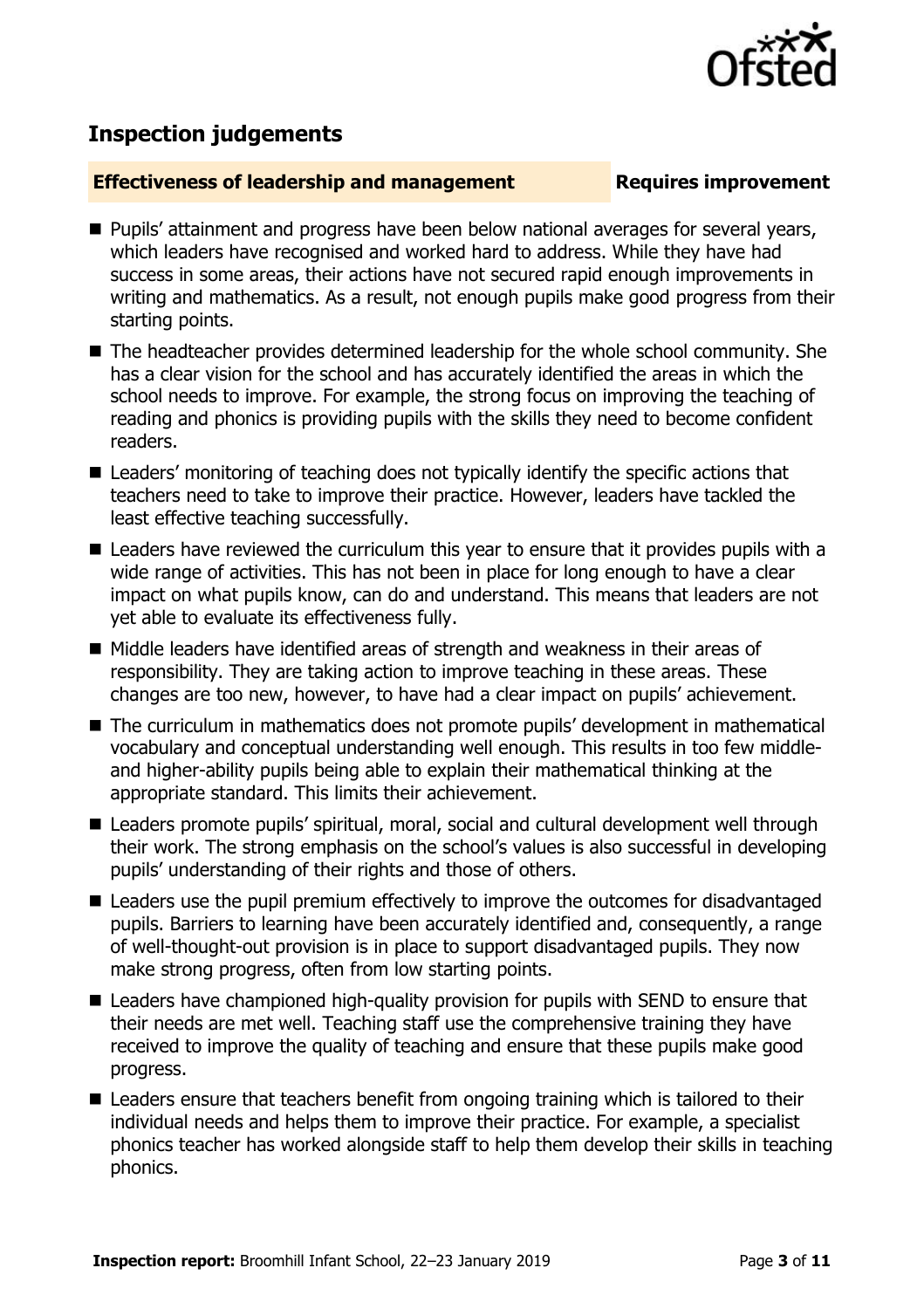

- Newly qualified teachers are supported well and are fully integrated into the staff team. This helps to create a secure and productive environment for the pupils to learn in.
- **Parents and carers are generally happy with the school. The opportunities for parents** to come into school and be involved in their children's learning include events like 'Tinkering Tuesday' and 'Welcome Wednesday', which bring a vibrancy and excitement to the whole school community. Through such events, staff have forged stronger relationships with many parents. This had led to improvements in pupils' attendance and is beginning to raise their achievement.
- Leaders' use of additional sports funding is effective. They use it well to give pupils a range of sporting activities and to develop sustainability in the teaching of physical education (PE). For example, they buy in external sports specialists to help develop teachers' skills in teaching high-quality PE lessons.

### **Governance of the school**

- Governors do not monitor the work of the school effectively. They have relied on external support to give them information about the school. This means that they have not developed the skills they need to hold leaders to account and challenge them effectively. Governors recognise that they need to develop their work and have plans in place to work more closely with school leaders.
- Governors do not meet their statutory duties with regards to the website. There are a number of key reports and policies missing, including the school's pupil premium strategy and statutory information about how the school is meeting the requirements of the Equalities Act 2010.

### **Safeguarding**

- The arrangements for safeguarding are effective. Leaders have created a culture in which keeping children safe is seen as a priority of the school.
- The systems in place for checking that staff and volunteers are suitable to work with children are secure. These arrangements help to keep children safe.
- Staff know how to keep children safe. They have received adequate training to ensure that they are able to do this and understand their responsibilities when they have a concern about a child's welfare. Where there have been concerns about children that are referred to other agencies, leaders are careful to check that the appropriate actions have been taken.

### **Quality of teaching, learning and assessment Fig. 2.1 Requires improvement**

- Teachers do not plan learning sufficiently well in mathematics. Work is not ambitious enough for some middle- and higher ability-pupils. Activities do not promote pupils' good progress in their reasoning and problem-solving skills. Too few pupils develop a deeper understanding of mathematics as a result.
- Teachers provide support and quidance to help pupils develop basic skills in writing. However, teachers' expectations are too inconsistent, limiting pupils' achievement. For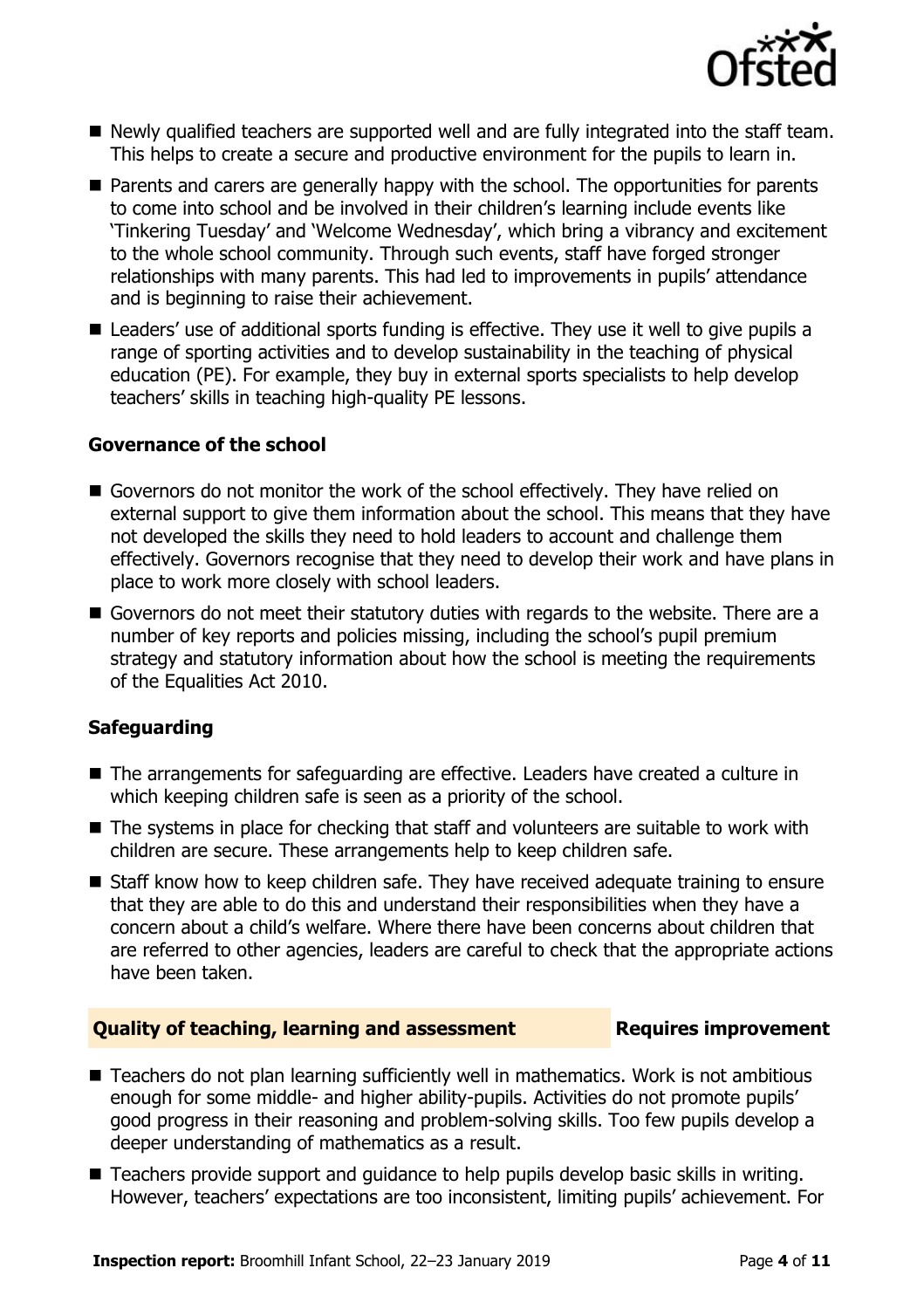

example, too few teachers ensure that pupils use their technical aspects and knowledge of writing across a range of different subject areas.

- Teaching assistants provide additional support to pupils with SEND to ensure that they make strong progress. For example, effective questioning ensured that Year 2 pupils with communication needs were able to participate fully when building 'space stations'.
- Teaching assistants make good use of the extensive training they have received to lead a range of carefully planned activities for pupils who require additional teaching. These pupils make good progress as a result.
- **Pupils with social, emotional or mental health difficulties are supported well in the** nurture group. Teaching staff have carefully developed a calm and structured environment that pupils respond well to. This ensures that pupils in this group are well placed to make good progress.
- The teaching of phonics is good. Teachers use assessment information accurately to match teaching to pupils' needs. As a result, outcomes in phonics have improved markedly.
- Reading is given a high priority and adults engender a love of reading in the pupils. Teachers use a range of books that are of a high quality and use the welcoming library to good effect.
- Teachers use their subject knowledge to make learning interesting for pupils. This supports their positive attitudes towards learning.
- Where pupils' learning is most rapid, questioning extends their thinking well. For example, in discussions about space, pupils were skilfully guided through explorations of why gravity is needed. This enabled pupils to explore their scientific understanding and articulate their thinking. However, such experiences are not routinely available for pupils across the school.

### **Personal development, behaviour and welfare <b>Good**

### **Personal development and welfare**

- The school's work to promote pupils' personal development and welfare is good.
- **Pupils can explain they belong to a school that promotes their rights and the rights of** others. As part of this approach, they help to set the playground rules. Pupils understand the school's values and are keen to share them. They know it is important to listen to one another and show that they value other pupils as individuals.
- The school promotes personal responsibility well. Pupils are happy to take responsibility for themselves and clear routines help to reinforce this. For example, they take responsibility for putting their dinner trays away when they have finished eating and will wait politely until it is their turn. They walk sensibly in the corridors and show good manners without adults having to prompt them.
- Staff understand their responsibility to keep pupils safe and pupils trust them to do so.
- **Pupils can identify an adult they would talk to if they had a problem. They are** confident that adults will help them to sort issues out. For example, they feel bullying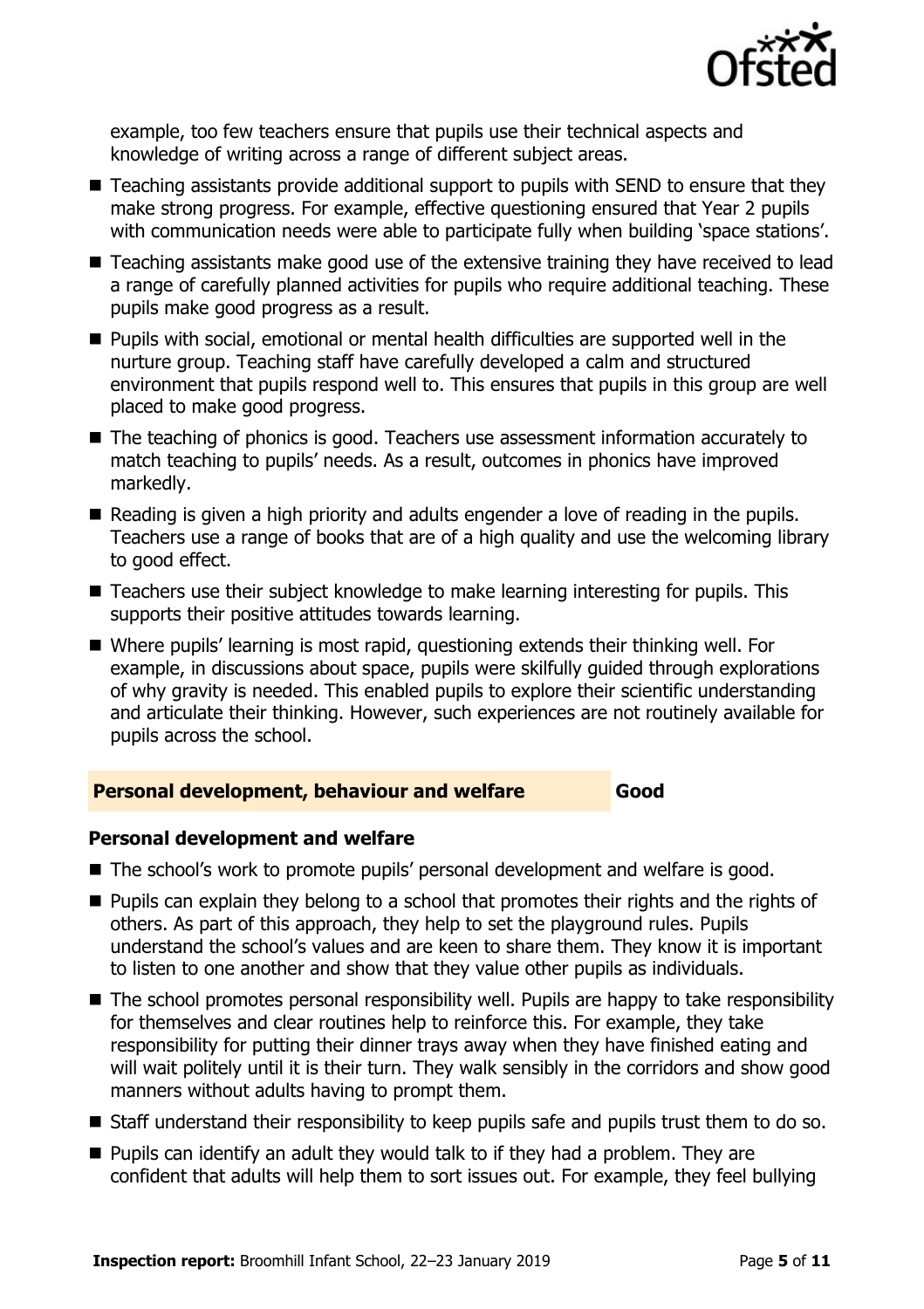

either does not happen or that adults deal with it effectively. This shows that they feel safe in the school.

- **Pupils' self-esteem is high. They benefit from the many opportunities to share and** celebrate each other's achievements, such as assemblies.
- The nurture group helps pupils with social, emotional or mental health difficulties to regulate their emotions in a supportive environment. They respond well and many successfully return to their class after a period of support.

### **Behaviour**

- $\blacksquare$  The behaviour of pupils is good.
- All staff have high expectations of pupils' behaviour. Pupils understand what is expected of them and respond well to adults. Strong routines help to reinforce these expectations and create a secure environment in which children can flourish.
- **Pupils behave well in the classroom. They respond well to teachers and work hard to** complete the tasks they have been set. Where learning is less well matched to pupils' needs, they can lose concentration and become disengaged. Pupils conduct themselves well around the school. They play amiably and purposefully together on the playground and enjoy each other's company.
- **Pupils'** attendance has been lower than the national average for several years. Leaders have taken decisive actions to ensure that attendance improves. These actions have included 'attendance drop-ins', the use of penalty notices and special days such as 'Welcome Wednesdays' to promote parental engagement. Attendance for all groups has risen steadily as a result.

### **Outcomes for pupils Requires improvement**

- Standards in key stage 1 have been below the national averages for several years in reading, writing, mathematics and phonics. While they rose significantly in 2018, they were still lower than the national averages. Leaders have acted to improve teaching, and current work in pupils' books indicates that more pupils are now achieving the expected standards.
- A new approach to teaching mathematics is helping pupils to develop their understanding of number. However, pupils' ability to explain is weak. Too few pupils make good progress from their starting points, particularly some middle- and higherability pupils.
- Work in pupils' writing books shows that too few pupils make good progress from their starting points. They do not have sufficient opportunities to apply their learning in their written work. The level of sophistication and demand is not high enough for the most able pupils.
- The school has put effective provision in place to improve outcomes for disadvantaged pupils and they are making strong progress from their different starting points as a result. The differences between their attainment and that of their peers are reducing. The improvements in their attendance show that they are more engaged and willing to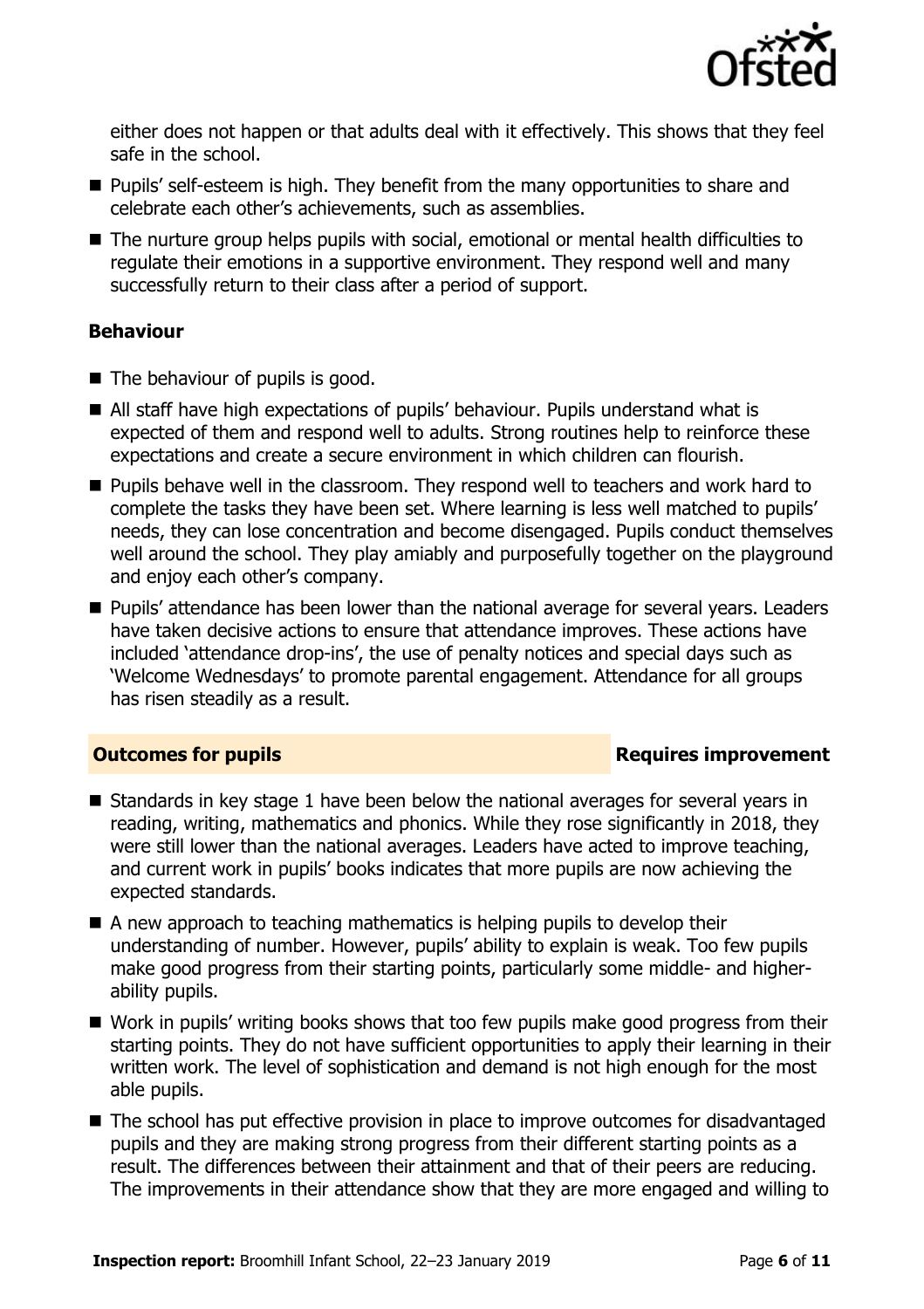

participate in learning. Their confidence and resilience when tackling more challenging activities are also improving.

- **Pupils with SEND are well supported to practise their skills in phonics, mathematics and** reading. They make good progress towards their individual targets as a result.
- The nurture group provision is particularly effective in addressing the needs of pupils with social, emotional or mental health needs. They are more able to regulate their emotions as a result of the support. This helps them to make better progress in their learning.
- **Pupils achieve well in phonics. After a period of underachievement, leaders have** focused on improving phonics teaching. As a result, pupils develop phonics skills more confidently, and outcomes have improved every year since 2016. Most children are now working at age-related expectations.

### **Early years provision Good Good**

- The headteacher is the early years leader. On her arrival in 2016, she identified the strengths and weaknesses accurately and took sharply focused action to improve teaching and learning in the early years. She has high expectations for staff and children alike. The quality of provision in the early years has improved quickly and children now achieve well as a result.
- Staff in the early years have benefited from extensive training. They plan activities based on accurate assessments of children's needs and interests. Children's attainment has risen and a trend of improvement has been established. The proportion achieving a good level of development was above the national average in 2018.
- Staff use questioning effectively to extend children's thinking and develop their use of language. Staff encourage pupils to think creatively and develop their answers by asking open-ended questions such as 'What shall we do with this? What would we normally do with an egg?'
- All staff ensure that children's safety and welfare have a high priority. Leaders have put strong safeguarding procedures in place and staff keep children safe.
- Teachers place a strong emphasis on developing children's personal, social, emotional and communication skills. As a result, children access and share learning positively. They are well placed to make a successful transition into Year 1.
- The curriculum allows children to develop well and become skilled in all areas. Staff provide a range of opportunities for children to use, practise and apply skills. Children make good progress in their personal development and communication skills as a result.
- Staff make extensive use of both indoor and outdoor spaces. They ensure that children explore, investigate, debate and discuss. For example, when a group of children were building a bridge for a troll to live under, they realised it was not wide enough. The teacher skilfully guided their discussion and helped them to solve their problem. Children achieved their goal because of this carefully timed intervention.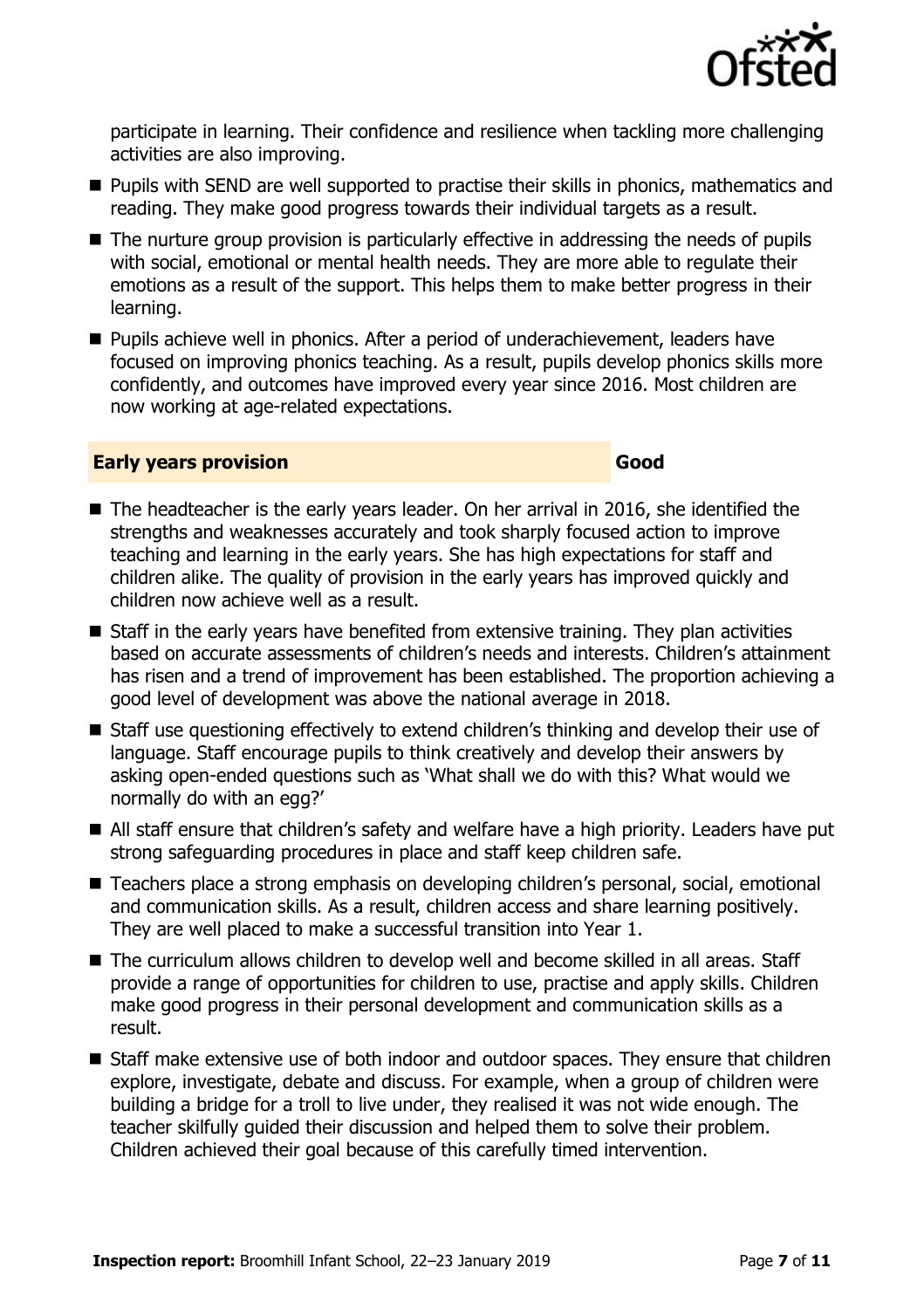

- Staff encourage parents to contribute and share information about children's learning. A few now do this confidently.
- **Parents trust the staff to look after their children and support their children to learn** well.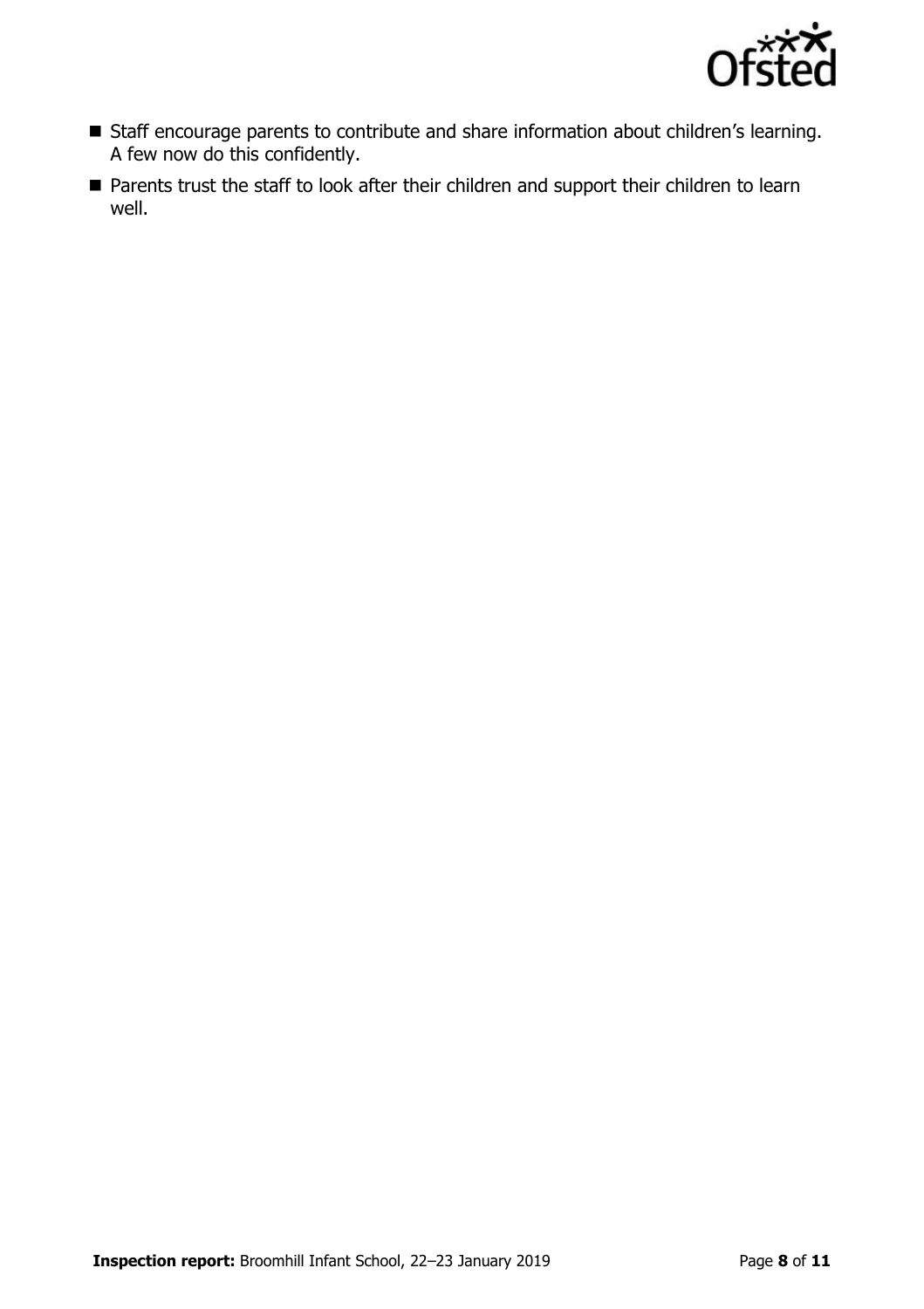

# **School details**

| Unique reference number | 108983          |
|-------------------------|-----------------|
| Local authority         | City of Bristol |
| Inspection number       | 10058329        |

This inspection of the school was carried out under section 5 of the Education Act 2005.

| Type of school                      | Infant                        |
|-------------------------------------|-------------------------------|
| School category                     | Foundation                    |
| Age range of pupils                 | $3$ to $7$                    |
| <b>Gender of pupils</b>             | Mixed                         |
| Number of pupils on the school roll | 236                           |
| Appropriate authority               | The governing body            |
| Chair                               | Mair Allen                    |
| <b>Headteacher</b>                  | Hayley Farthing               |
| Telephone number                    | 01173 534 440                 |
| Website                             | www.bisapcc.com/school/       |
| <b>Email address</b>                | broomhilli@bristol-schools.uk |
| Date of previous inspection         | 14-15 July 2015               |

### **Information about this school**

- Broomhill Infant School is an average-sized infant school. There are seven classes, including a Nursery.
- $\blacksquare$  The proportion of pupils eligible for the pupil premium is higher than the national average.
- The proportion of pupils receiving support for SEND is lower than the national average.
- The proportion of pupils with an education, health and care plan is below the national average.
- The proportion of pupils who speak English as an additional language is below the national average.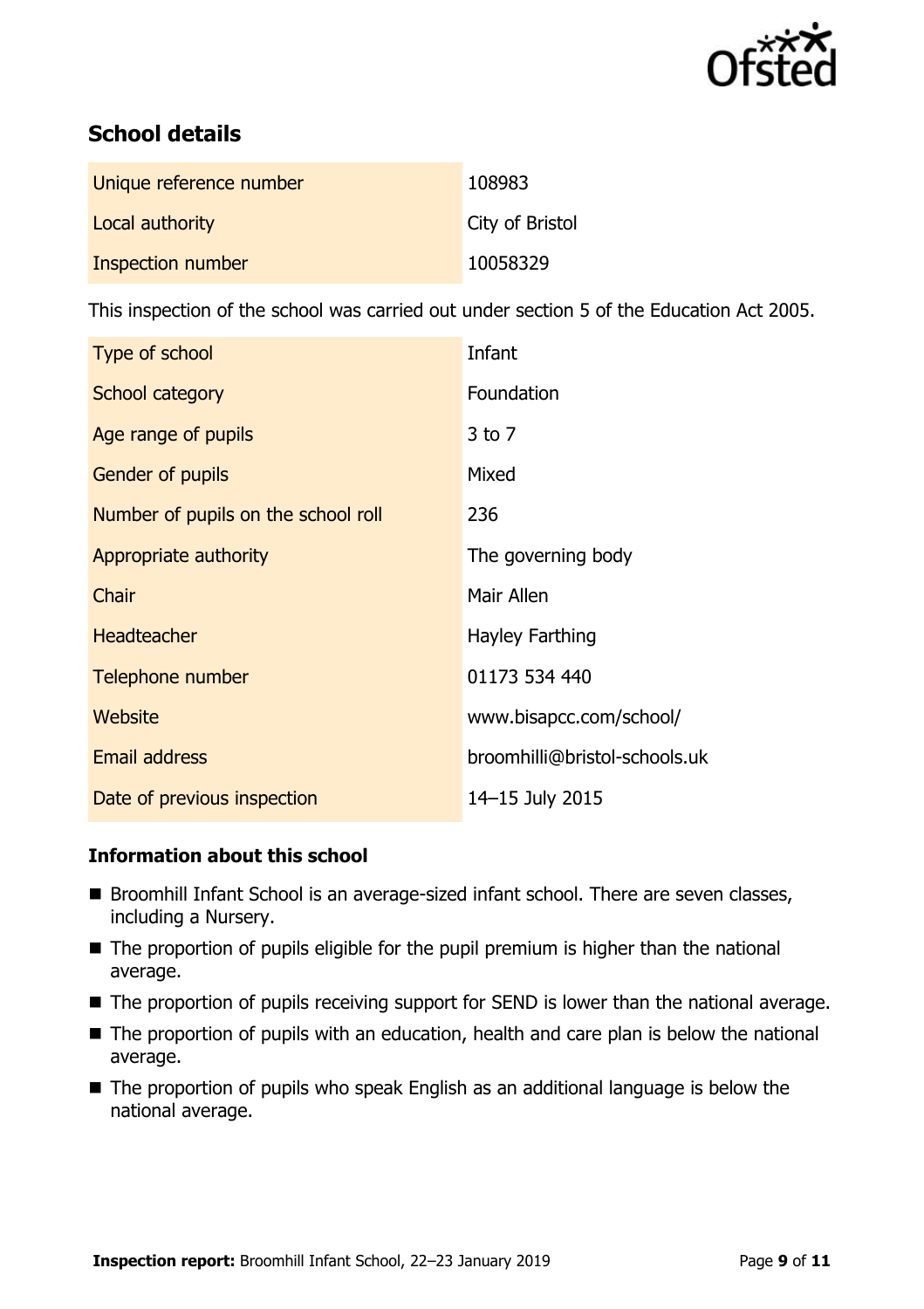

# **Information about this inspection**

- Inspectors observed learning in range of different contexts, including in the Nursery. Some observations were conducted jointly with the headteacher. Inspectors also observed pupils' behaviour around the school and on the playground at break and lunchtimes.
- $\blacksquare$  Meetings were held with school leaders, staff and members of the governing body. Inspectors also looked at responses to questionnaires completed by staff, parents and pupils.
- The inspection team looked at, and analysed, a range of pupils' work from across the school.
- Inspectors examined a wide range of documentation provided by the school, including the school's own self-evaluation and documents related to child protection, safeguarding and attendance.
- Inspectors spoke to pupils during their learning and at social times in order to gather their views.
- Inspectors listened to pupils read and talked to parents during the school day.

### **Inspection team**

Nick Sheppard, lead inspector **Ofsted Inspector** 

Alison Cogher **Community** Control Community Control Control Control Control Control Control Control Control Control Control Control Control Control Control Control Control Control Control Control Control Control Control Co